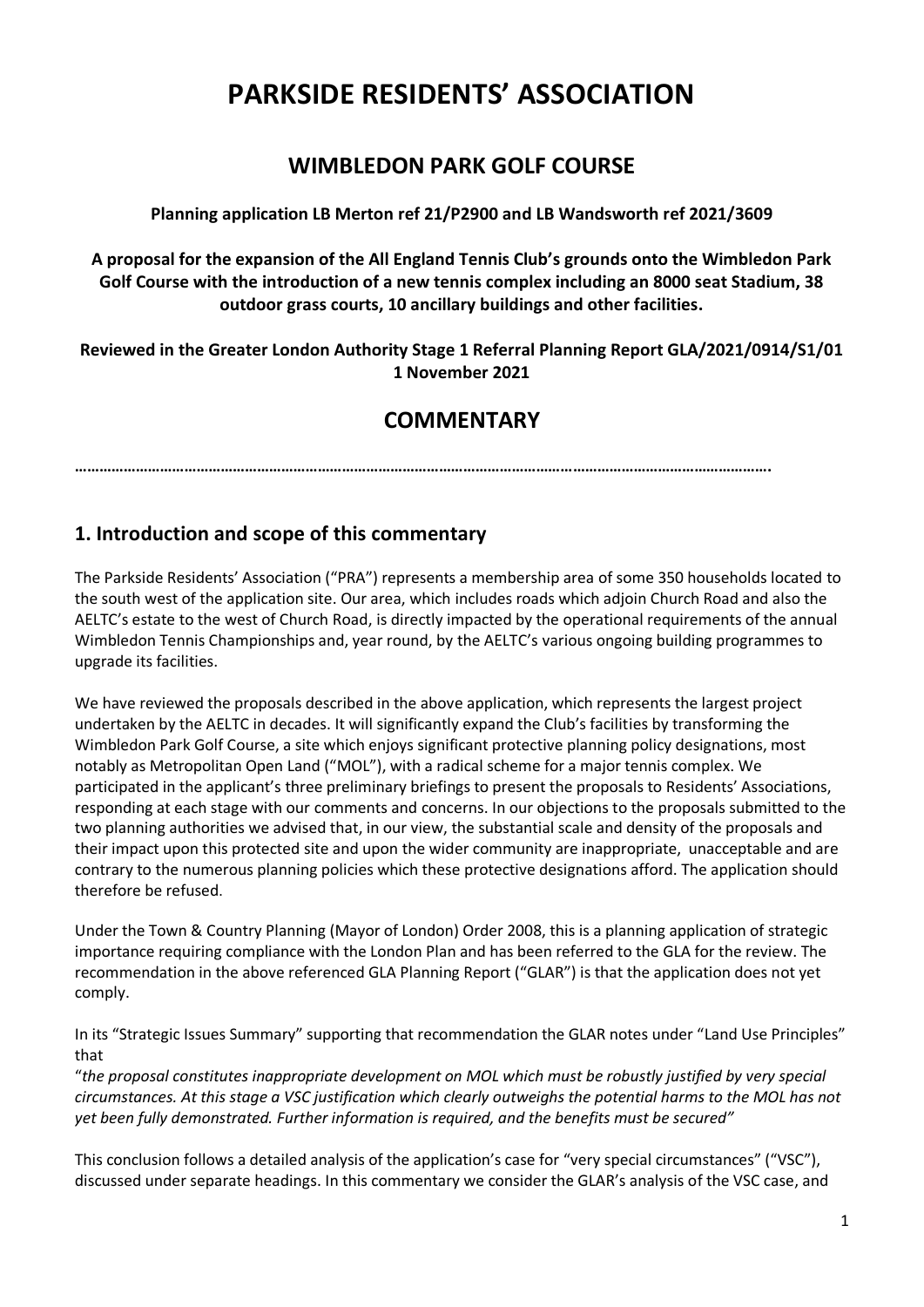offer further points to reinforce its conclusion but we also wish to demonstrate that in our view, not only has the requisite "robust" VSC justification not been made, it is unlikely to be available for the proposals in their present form. On that basis the proposals would remain as "inappropriate development" on MOL and cannot be approved.

We should also note that this paper has been reviewed and is supported by a number of residents' associations and community groups from the Wimbledon and Southfields areas, all of whom have membership areas close to the application site and its surroundings. Each one has actively contributed via the planning process to the public review of the proposals. Collectively their membership areas represent over 8,000 households. They are:

### **Belvedere Estate RA, Sutherland Grove Conservation Area RA, Southfields Gardens RA, Victoria Drive Conservation Area RA, Wimbledon Park RA and the Wimbledon Society.**

# **2. The Applicant's status**

As a preliminary point the GLAR notes that the applicant's VSC case centres on "the special and unique value" provided by the AELTC and The Championships. Inevitably this status is emphasised throughout the application documents. Whilst this value is recognised, reputation offers no exemption from scrutiny; planning policy requires an objective analysis of any application. The AELTC's high profile is not a justification for any "reward" of planning permission which might otherwise fail to satisfy the strict VSC criteria which apply in the present circumstances, nor can it justify any "special and unique" approach to the consideration of its proposals. As noted above, given the site's protected status as MOL and from the other designations all noted in the GLAR, the proposals must be robustly and objectively scrutinised for strict compliance with clear and unambiguous planning policy.

# **3. Summary of benefits claimed as "Very Special Circumstances"**

The proposals provide for a significant expansion of the AELTC's Championship facilities, as well as supporting the relocation to the application site of the Qualifying Event, currently held over 4 days in the week before the start of the Championships on 26 grass courts (including practice facilities) at the AELTC's premises in Roehampton. The proposals include a new retractable roofed 8000 seat stadium for Championships' matches, 38 grass courts for some tournament, but mostly practice, play (including hardstanding areas for temporary spectator seating), and 10 ancillary buildings (player hubs and maintenance buildings) all connected via a honeycomb network of 9.4k of paths and roadways. The benefits forecasted to be delivered can be summarised as:

- A positive Economic Impact (including increased economic activity at local, London and national levels)
- Likely increased funding to the Wimbledon Foundation for social and community initiatives and the Lawn Tennis Association (LTA) for grassroots tennis
- Delivery of Social and Community Benefits (including a new Public Park area with permissive access and a new Boardwalk for the Wimbledon Park Lake)
- Enhanced Championships' experience
- Positive impacts upon Heritage, Ecology and BioDiversity

Many of these benefits are presented in the Economic Social and Community Benefits Report prepared by Quod planning consultancy, ("ESCB") and in the Planning Statement prepared by Rolfe Judd ("PS") with further information in the Design and Access Statement ("DAS") all submitted with the application. Other comments have also been made by the AELTC since the application submission, in "FAQs" and "mythbusters" pages on their website and in community newsletters and press statements.

We discuss, and challenge, a number these benefits and claims in more detail below.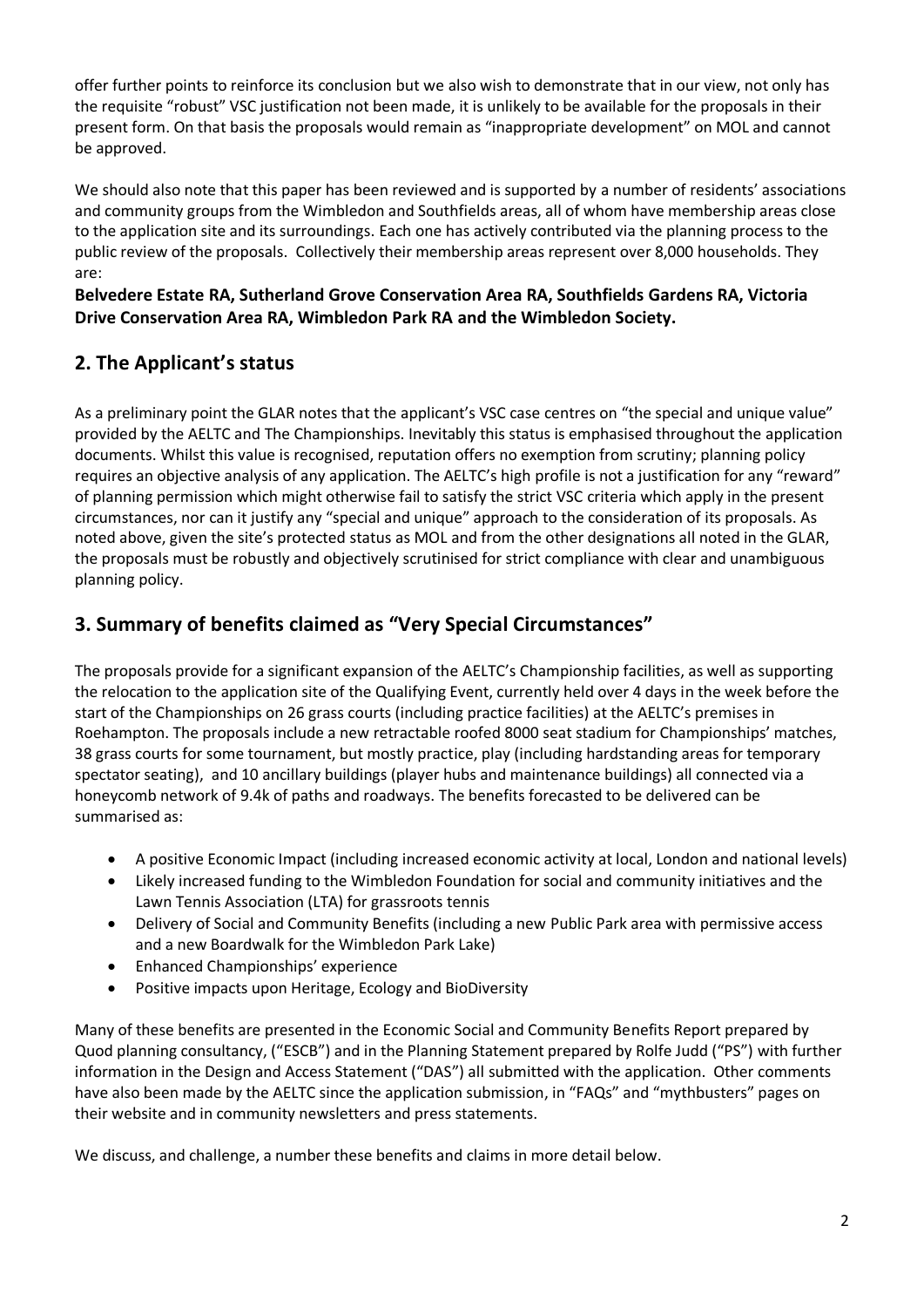# **4. Economic Impact.**

The proposals will not add more tennis matches to the AELTC's Qualifying and Championships' schedule, (except for a few extra matches in the Wheelchair Draw) but will relocate the venue of the Qualifying Event (including the Junior Qualifying Event) to the application site and also enable a small number of Championships matches to be played on 5 new courts close to Church Road and in the new Stadium. It would appear from the ESCB that a key element of the forecasted increased economic activity comes from the additional spectators which the expanded facilities will be able to accommodate and their spending eg on tickets, hospitality, retail, travel, accommodation etc. Although the ESCB forecasts reference increased economic activity at local, London and National levels, there is no information on the expected uplift which the AELTC itself will receive. Given the claim that the proposals are "vital" to the long term future of the Championships the lack of transparency to justify this claim is unhelpful.

#### **4.1 Lack of clarity in ESCB spectator number projections – an unexplained discrepancy of 27%:**

The attendance for the 4 day Qualifying Event is projected to be 40,000 (10,000 per day) from the outset, yet elsewhere the AELTC have suggested this number is merely an estimate "for design purposes" and that it will take some years to achieve as the Qualifying Event is not a high profile event at present. In any event since a total of 6,000 tickets are already sold annually for the Qualifying Event, the projected increase should be 34,000. The ESCB also claims that the total number of Championships' spectators will increase by 150,000 over the 13 day\* tournament period whereas the PS and the DAS as well as the AELTC's press statements note that the number will increase by only 8,000 per day ie a total of only 104,000. As the ESCB's projections are based upon an assumed increase of 190,000 in spectator numbers over the combined Qualifying and Championships' period (40,000 + 150,000), rather than 138,000 (34,000 + 104,000) as stated in the PS and DAS, **this rather significant discrepancy of 52,000 spectators (27%) clearly needs further investigation and clarification.** *(\*Note – all projections in the application documents assume the Championships will be a 13 day event. Although from the 2022 Championships onwards there will be an extra day's play on "Middle Sunday" the ESCB states that any additional economic impact from the extra day will not be material to its projections.)* 

#### **4.2 Modest survey sample:**

The ESCB's projections for spectator spending are based upon visitor data from a survey of just 5000 spectators in the 2016 Championships. No data is provided from spectators at the annual Qualifying Event in Roehampton, who hitherto have typically had a different visitor profile but the projections appear to make the same spending assumptions for both. Also, since in 2019 attendance at the Championships had risen to over 500,000, we query whether at only 5000 spectators, the 2016 survey sample is sufficient for the purpose of the ESCB's current projections, or indeed that pre Pandemic behaviours such as travel preferences etc. can now be accurately extrapolated on a like for like basis for the purposes of projecting future economic activity.

#### **4.3 Modest increase in employment opportunities:**

The forecasted increase in full time employment – 40 posts – and 12 seasonal posts seems exceptionally low for the substantial capital investment being made in the project. It is perhaps a reflection of the fact that when the proposals are delivered, the new infrastructure, despite its vast scale, will have extremely limited year round use. There is also no information on whether there will be any job losses at Roehampton or any negative economic impact in that area when the Qualifying Event relocates.

#### **4.4 Inappropriate claims of employment opportunities in construction:**

It is particularly concerning to note that the ESCB suggests that the employment opportunities in the construction industry created in the delivery of the proposals should feature amongst the justifications to be taken into account. This is a deeply flawed approach in our view. Self-evidently, all construction projects create short term employment opportunities. If these numbers were in any way relevant in the determination process, it would inevitably ensure that most, if not all, major projects on MOL would have to be approved. The policy process requires an assessment of the long term implications of the completed development upon MOL. Given the GLAR's conclusion that the proposals constitute "inappropriate development" we cannot see how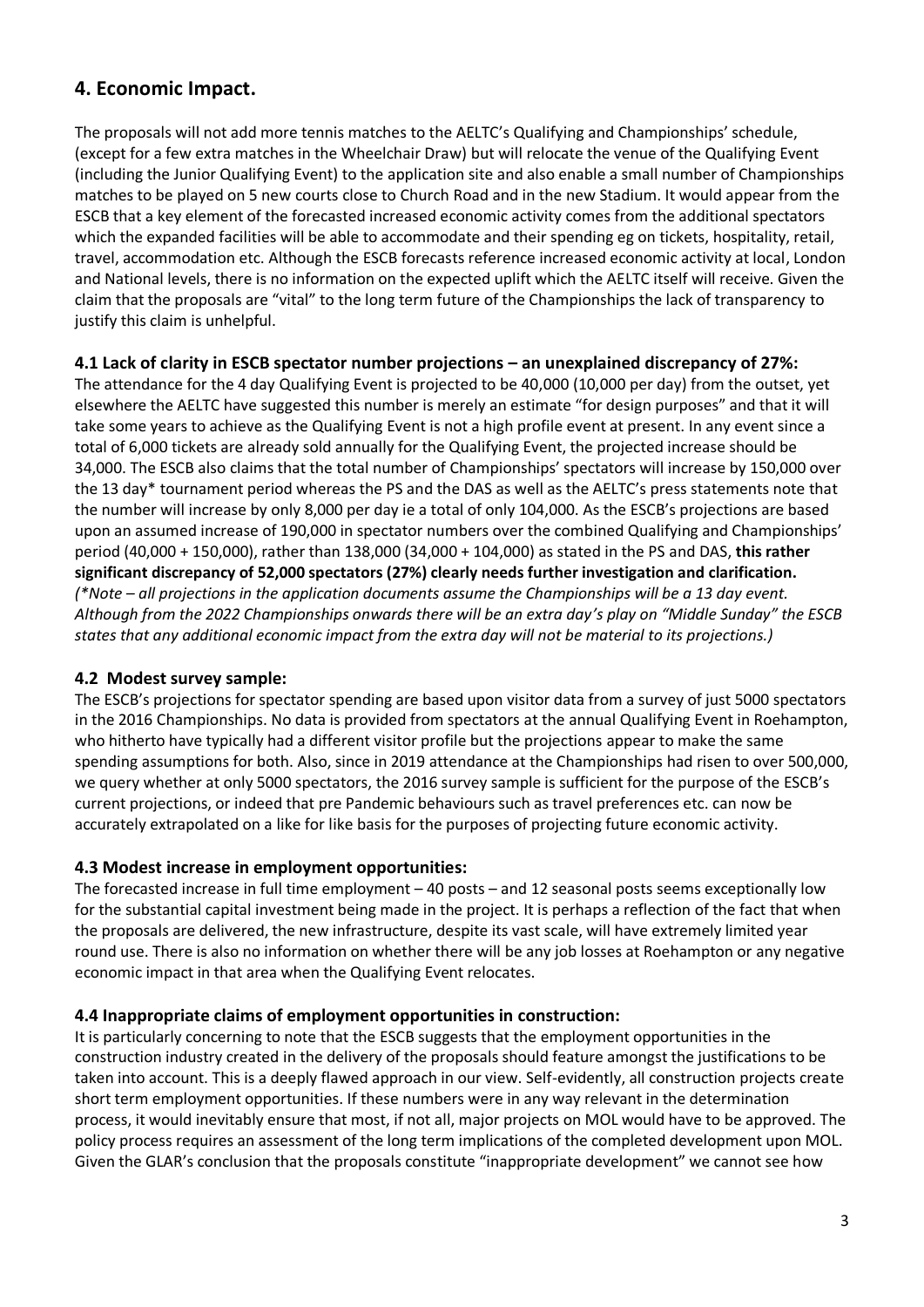the number of people employed to deliver such proposals is in any way relevant nor should it be included amongst "very special circumstances" to justify planning permission.

# **5. Likely increased funding for the Wimbledon Foundation and LTA.**

### **5.1 Increased funding cannot be guaranteed**

The ESCB and the PS report in some detail on the funding already delivered by the Wimbledon Foundation for social and community initiatives since it was established in 2013, as well as the amounts distributed by the LTA locally and nationally to support tennis. The claim is that the increased revenue generated by the additional attendances and expanded facilities will allow the AELTC to deliver additional funding to both bodies. However, as the projected increased revenue is not disclosed these outcomes cannot be guaranteed, nor can they be effectively secured by planning conditions. The estimated shares of any increase in its revenue which might be available for the AELTC to give to the Foundation and the LTA, or the timescale within which this may become available, is not explained. However this is an obvious question to be clarified given the burden on the AELTC of the substantial capital expenditure over the eight year building programme required for the delivery of the proposals and which will need to be recouped. The Foundation is funded on a discretionary basis by the AELTC but operates as an independent registered charity and its spending priorities are determined independently by its Trustees. It is not a party to this application so could not be bound by any planning conditions as to the distribution of its funds. Similarly the LTA has to fund grassroots tennis on a national level and has its own strategic priorities. The amount it receives from the Championships' "surplus" (a term which is not defined in any application documents) is via its private contractual arrangements with the AELTC which are negotiated in a commercial context. Even if additional funding is forthcoming, like the Foundation, the LTA is not a party to the application so its investment priorities in tennis (such as supporting grassroots tennis in the local communities of Merton and Wandsworth) are not matters which any planning condition could direct.

### **5.2 Is continuing funding for social and community initiatives to be contingent upon the success of the planning application?**

A more worrying issue emerging from recent press reports responding to the controversy surrounding the application, is the suggestion that the proposals are somehow necessary to ensure the AELTC's continuing commitment to supporting social and community initiatives. (An unnamed AELTC spokesman is quoted in the Evening Standard on 2 February as stating that the proposals *"*are vital to the future success of Wimbledon as one of the world's iconic sporting venues, *and our ability to be an active contributor to our local community both today and for future generations".* The AELTC has yet to issue any clarification.) Since the AELTC has sought to underscore its credibility by highlighting its delivery of these initiatives, we very much hope that the AELTC will take the opportunity to confirm its ongoing commitment to the community and that this is not contingent upon the successful outcome of its planning application.

# **6. Delivery of Social and Community Benefits**

**The DAS at p161 defines "community benefits" as "***tangible positive outcomes which improve the lives of local residents and visitors."* The PS notes the AELTC's commitment to "*give back to the wider community to which the Club belongs*" and to "*deliver a positive impact for their local, national and international communities*". Whilst the proposals do include potentially positive elements such as a new separate Park area and a Lake Boardwalk, we have important concerns about both, especially in the planning context in which they are presented. There are also other offers being made, as part of the VSC case, to provide "*facilities for community use*" within the proposed infrastructure **but, far from being "tangible", these are vague and unquantified.** The AELTC has had over six months, longer if the preceding briefing period on its proposals for the community and stakeholders is taken into account, to quantify these aspects of its "offer" but has chosen not to do so. The continuing repetition of vague offers but a persistent non-disclosure of any material details is only serving to further undermine public confidence in the proposals. We also wish to highlight omissions and negative implications for community amenity which we believe must be taken into account. These points are discussed in more detail below but support the GLAR's conclusion that, overall, the commitments to the community are insufficient to satisfy the requisite VSC justification.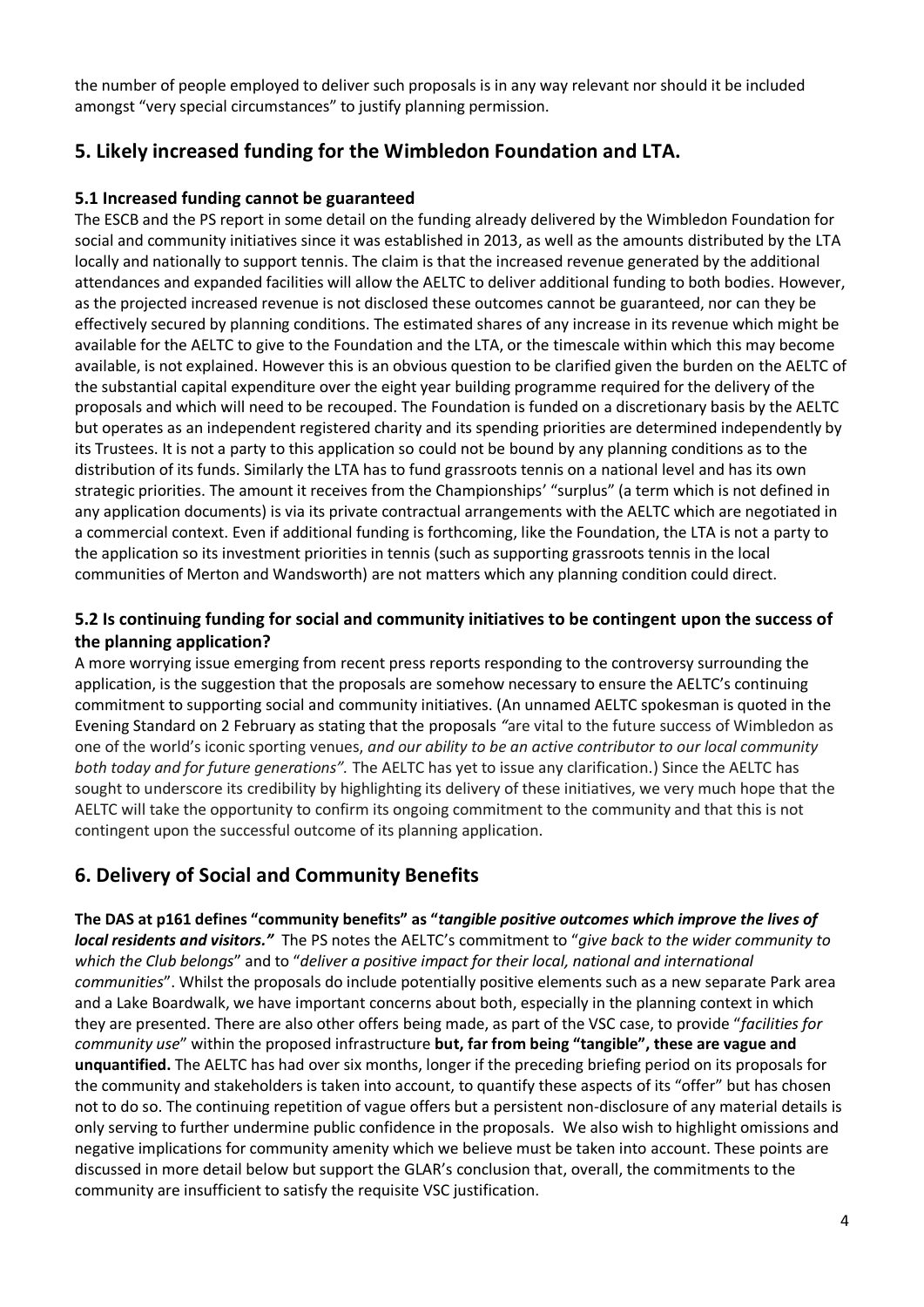### **6.1 The new Park on part of the site – but only with "permissive" access**

**6.1.1** The delivery of a 9.4ha Park area in the southern part of the site and connecting Church Road and Home Park Road is a welcome element of the proposals **but this will be the only part of the site to which the public will have access without paying for tickets.** It will be laid out informally with pathways, woodland and grassland and will include protected areas for nature where access is restricted to preserve habitats etc. The GLAR suggests that it will include "sports facilities" but this will not be feasible. The varied topography and planting cannot accommodate infrastructure such as courts, pitches etc. or other playing surfaces for outdoor games.

**6.1.2 Why is the principal maintenance hub located in this Park?** It is particularly disappointing that the hub (a substantial building at 30,000sq ft) is to be installed in the one area of the development intended for public use, rather than elsewhere on the site closer to the areas where the tennis infrastructure which it is servicing is located and public access is prohibited. The location means that maintenance vehicles will have to traverse the public areas to access the courts and other areas where they will be working which may impact upon public enjoyment of the space. The hub will also be supported by an access road linked to the car park beside the former Golf Club House with provision for staff and maintenance vehicle parking. This allocation is criticised in the GLAR.

**6.1.3 Uncertainty about the former Golf Club House.** This Park includes the former Golf Club House adjoining Home Park Road. It is suggested that this building could become a "community hub" to support "education and learning" but there are insufficient details, and no long term guarantees offered to support any "robust" VSC justification. Clearly, any such offer would need to be secured by a suitable planning condition and a prohibition on commercial use.

**6.1.4 The new Park, unlike the Queen Elizabeth Olympic Park with which it is compared, will remain in the AELTC's private ownership**. Comparisons with the Queen Elizabeth Olympic Park ("QEOP") are somewhat disingenuous. The QEOP is a substantial site in public ownership through the London Legacy Development Corporation and its extensive public amenity space, delivered as part of the major regeneration project for the staging of the 2012 Olympics, is accessible year round. The AELTC's new Park will remain in the AELTC's private ownership; access is "permissive" only and is not guaranteed in perpetuity. The application documents already mention closures during and around the Qualifying and Championships' period and for unspecified "maintenance periods". Further, unlike the QEOP the application does not expressly confirm that this "permissive" access will be free, so this would need to be secured, as would promises about opening hours to keep pace with those of the adjoining LB Merton owned Wimbledon Park and maintaining links to access the new Lake Boardwalk. Undertakings by the AELTC as to the long term preservation of the new Park's infrastructure, providing education and interpretation facilities, nature trails etc. within the Park as well as continuing maintenance etc. must also be secured.

**6.1.5 Residents' concerns that in the longer term, the AELTC will seek to restrict, possibly even withdraw, future public access to this park area as their commercial priorities change, must be** 

**addressed.** The longstanding local experience is that the AELTC's core objective "*to maintain the Championships as the premier tennis tournament in the world and on grass*" is characterised by an ongoing commitment to ensure that facilities are constantly upgraded and when necessary replaced and enlarged to keep pace with those on offer at other Grand Slam venues. On the main site, plans have already been approved for a major refurbishment and extension of the eponymous "Millennium Building" to deliver enhanced amenity facilities for players and members. A large new Media Centre is under construction. A major development is nearing completion on previously Open Space at the AELTC's site adjoining Somerset Road, providing an extensive covered courts facility (including car parking) and outdoor all weather courts for members, as well as Championships' players' infrastructure. Given this approach, further expansion seems inevitable. For the AELTC, space seems always to be at a premium but the density of the infrastructure proposed for the Golf Course land is such that there is no room for future expansion there without sacrificing facilities which the AELTC claims in the application to be essential. On that basis the unbuilt upon land within the new permissive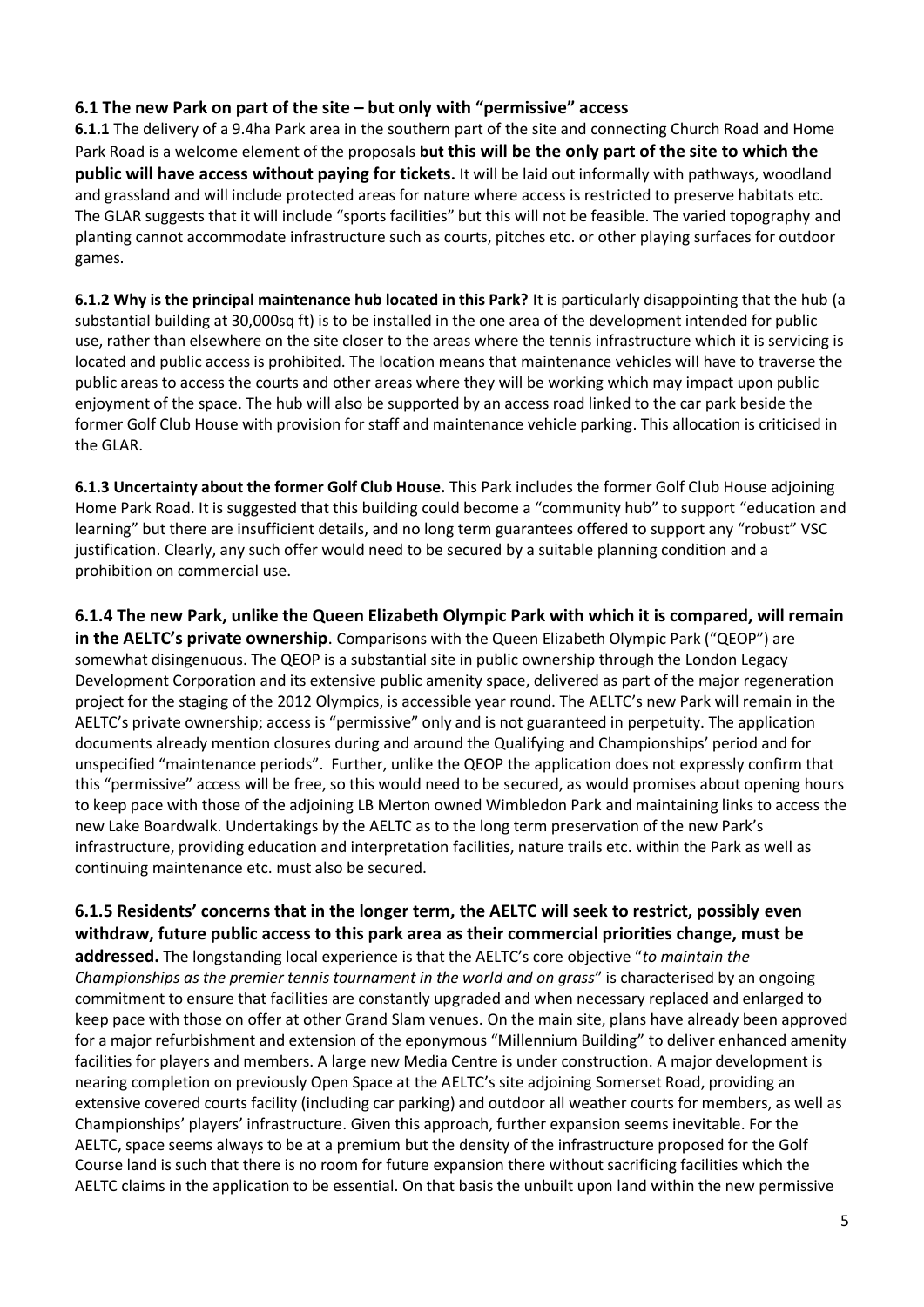Park (as well as the Golf Club House itself) would be an obvious expansion target and we do not believe that the conventional approach of a S106 agreement with legal undertakings would be sufficient long term protection to save them from that threat. We say this because **when they bought the freehold of the Golf Club land from LB Merton in 1993, the AELTC gave legal undertakings in the form of restrictive covenants that the land would not be developed and which limited its use - yet the application's proposals ignore those undertakings.** This apparent willingness to disregard public commitments for the sake of its business development priorities has undermined the community's trust and confidence in the AELTC. Given the importance of the delivery of the permissive Park in the VSC justification, **the only way in which free public access can be safeguarded from future expansion plans is for the new permissive Park to be restored to public ownership, perhaps via a community trust, with secured maintenance etc. obligations required of the AELTC.** 

#### **6.2 Lack of tennis courts for community use**

The need for the provision of public access to play tennis is referenced in many of the commentaries and consultations on the application but is ignored in the proposals.

**6.2.1 There is no offer to provide any tennis courts for community use either on the application site or elsewhere in the local area.** This is despite frequent claims in the documents about encouraging a healthy active lifestyle and inspiring people to take up tennis, (the ESCB's 2016 spectator survey suggested more people are inspired to play having watched live matches at the Championships.) It is a notable and disappointing omission as many would assume that delivery of courts for public use would be an obvious "community benefit" to provide as part of a multi-million pound expansion of facilities in the "home of English Tennis". An LTA survey quoted in the PS said that public park courts are the most popular venues for people to start, or to return to, playing tennis and in its pre-application response the LTA said it would *"support and encourage"* community use of the new practice courts on the application site. Why is this not followed up in the proposals?

**6.2.2** The grass court playing season runs from May – mid September. **Whilst recognising that the AELTC would want to protect the condition of the new courts before the Qualifying and Championships' events, we query why some public access thereafter cannot be offered, perhaps on a rotating basis, given the number of courts available.** If public access is genuinely not practicable then alternative provision of public courts elsewhere should be considered. The ESCB also notes that only 22% of Merton's public tennis courts are of good quality and, with rising demand, there will be a shortfall in available outdoor public courts by 2035. The public courts in Wimbledon Park are amongst those in poor condition; the PS suggests that the AELTC are "in discussion" with Merton about possible "improvements" in the public park but there are no details of the facilities which are being considered. In the absence of a clear offer which can be properly evaluated, it must be assumed that there will be no such provision as a justification for the proposals.

#### **6.2.3** In its pre-application response to the proposals, **LB Merton's Design Review Panel** noted:

*"The balance of landscape and tennis was too much in favour of the new practice courts and the landscape needed to be more evident. The issue of public access and activities outside the championships was vague and needed much more clarity and there needed to be some full public access in the area of the park occupied by the new practice courts."*

This access requirement must be addressed. The justification for the proposals includes a comparative assessment of the loss of the opportunity to play golf in the context of the alternative tennis facilities to be provided. In this context it should be noted that although the Golf Club was private, the terms of their lease guaranteed the right for the public to play golf on the course and with a discounted green fee for local residents. The GLAR's assessment at P36 suggests that:

*"GLA officers would consider that the benefits of the proposed tennis infrastructure outweigh the loss of the golf facility in line with London Plan Policy S5, subject to confirmation from the local authorities and Sport England that the proposal is in line with local needs and opportunities for sports facilities."*

This view appears to assume that there will be some public access to use the tennis infrastructure which the proposals provide. That is plainly not the case; the only public access will be to those who have purchased tickets and they will watch, not play, tennis. On that basis, we query how the provision of 39 courts, one of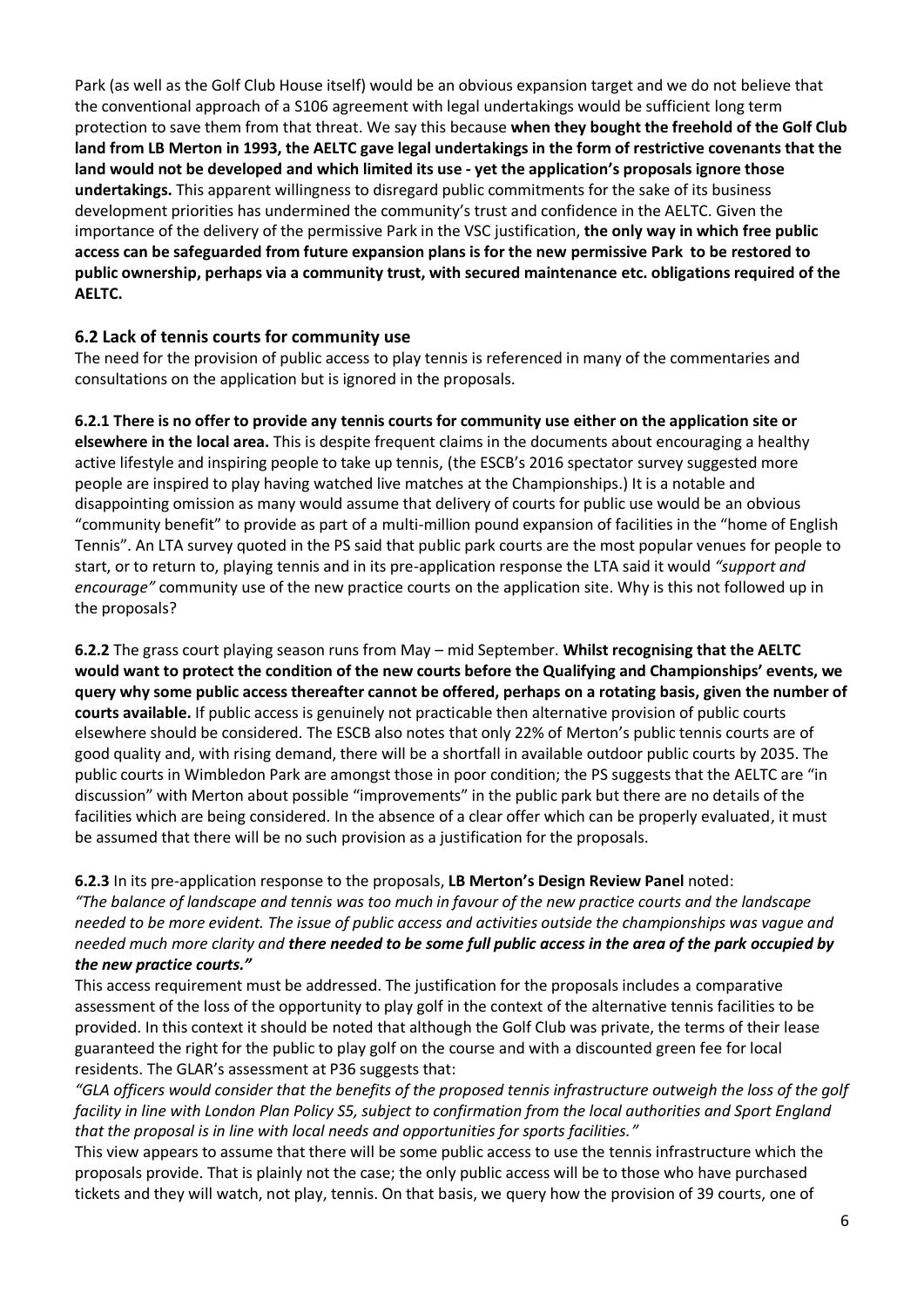which is inside a stadium, which are to be used for only 3 weeks in the year and none of them available for the public to play on at any time, can be said to be *"in line with local needs".* 

### **6.3 Claims of "Flexible space for use by the wider community for a range of events and activities" (noted at para 19 of the GLAR) are unexplained in the application.**

Both the PS and ESCB suggest that some of the facilities in the Stadium, (though not the court itself) could be available for "community use" such as meetings, workshops, classes or small events. LB Wandsworth's Design Review Panel said that community facilities would need to bring "*significant benefits to residents and visitors all year around*". Unfortunately, since the Stadium proposals are only submitted in outline form, there are no design details to illustrate the size or location of any such facilities in the building. But even without these details it is evident from the Stadium's Design Guidelines that capacity for such facilities would be limited in any event; the building is intended to be a major sports stadium, not a year round community centre incorporating a tennis court for a few weeks' use. More important, no data or research has been supplied showing any demand for new community venues in a locality where there is already a good supply of halls and public meeting rooms (mostly provided by faith groups and community organisations to generate income). Without a clear evidenced-based proposal the "offer" is meaningless. This "offer" has all the hallmarks of a somewhat hasty afterthought in response to justified criticisms of the building's limited use. In any event without details the suggestion of community use cannot be considered in support of the VSC justification as either "significant" or a "year round community benefit" for the purposes of the application and should be ignored. **As proposed, the building is nothing other than a vast sports arena, the third in the AELTC's Championships' portfolio; its overriding purpose is to support the delivery of the Championships and it will stand empty for up to 95% of the year; it should be evaluated against planning policy accordingly.**

### **6.4 Claims of improvements to sports/leisure facilities, including in Wimbledon Park are unexplained**

#### There is a statement in the PS p12 that:

#### *"the proposals provide the opportunity to secure other benefits for the local community, including improvements to leisure facilities within Wimbledon Park"*

but there is no explanation as to what these "other benefits" might be, where they would be located and any terms, including hours of use, accessibility and affordability. There have also been vague references to discussions between the AELTC and LB Merton on these matters but again, without details being made public. As with the vague offer of access to unspecified "flexible space for community use" this further suggestion is not a "tangible benefit" as it is unquantified and cannot be assessed for consideration in support of the VSC justification as a "year round community benefit" for the purposes of the application. This approach, in relation to all suggested community benefits, not just those which may be offered in Wimbledon Park, is endorsed in para 24 of the GLAR:

*"….however, for this to form part of any VSC case the details of community use arrangements must be secured via Section 106 agreement. GLA officers seek further discussions with the applicant and the Councils regarding the detail of the proposed community use (particularly in respect of access hours/periods and charging rates/affordability of the sports facilities). A full understanding of the key terms of the community use agreement is required to properly weigh this potential benefit against the proposed harm to openness."* Residents are extremely frustrated at the lack of information on these matters. The AELTC has had months to put these "other benefits" in the public domain but has not done so. If there is a genuine intention to provide these improvements/facilities they should be presented to the community for consideration and evaluation as part of the planning process and not left to private discussion with officers. **Hints should be ignored until they become clear offers and, when they are disclosed, the community's assessment of their merits in consultation should inform any decision on the application.** 

#### **6.5 The Lake Boardwalk delivers an existing obligation**

The proposals also include the provision of a new public Boardwalk on Wimbledon Park Lake. Much of the structure will stand on land (including the lake bed itself), which is owned by LB Merton. The Boardwalk is cited as another key benefit to the local community. Whilst the provision is undoubtedly welcome, it should be noted that this reflects an existing obligation which the AELTC has previously contracted to deliver. Under the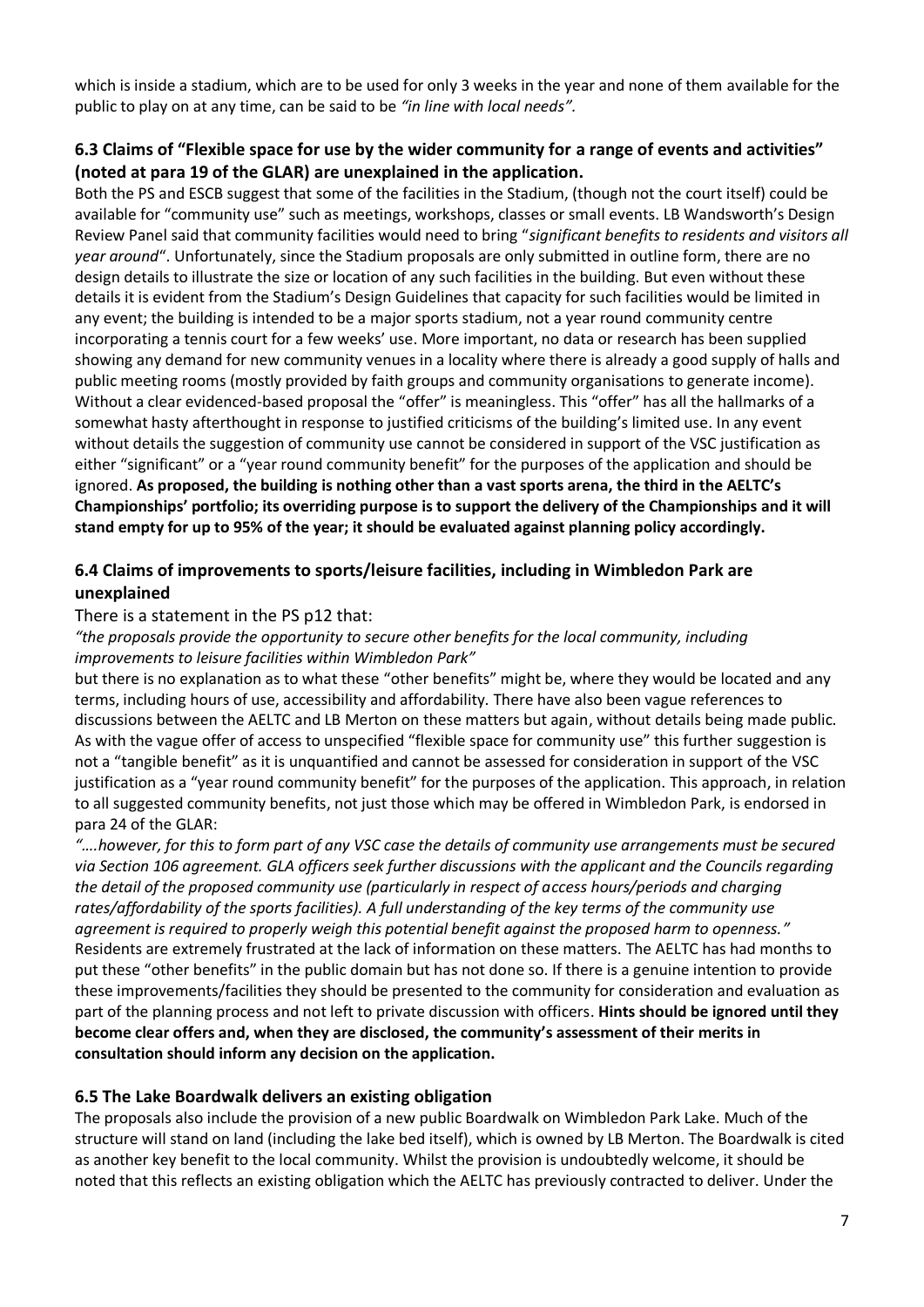terms of its acquisition of the golf course freehold in 1993, the AELTC gave an undertaking to give up part of its land around the Lake perimeter "once golf ceased to be played" on the course and to dedicate that land as a public walkway. The AELTC has given notice to golf club members to close the course for golf at the end of 2022. Unfortunately some parts of the 1993 route have been eroded over time so can no longer be dedicated in those locations. Whilst the new Boardwalk route is perhaps a pragmatic response, the substantial utilisation of LB Merton land in this way nevertheless enables the AELTC to retain, and keep private, other areas of its own land that it was due to surrender to the public, and helps to secure its lakeside boundaries. **It is wrong in our view to consider the delivery of an existing contractual commitment, albeit in a revised form which is also advantageous to the applicant, as a significant new community benefit deriving from this application.** 

# **7. "An Enhanced Event Experience" – for whom?**

The proposals are presented as a major long term investment by the AELTC in the future of the Championships to meet its core objective of keeping the Championships as the world's premier tennis tournament and on grass; the extensive facilities will optimise event delivery. Para 2.2.7 of the PS identifies a number of "Critical Success Factors" to achieve that objective. They include: "Extend the quality of Club facilities for Members, retaining the heritage and character of the Club….Provide an unparalleled experience for Debenture holders throughout every part of their day…..Provide a unique guest experience of the highest quality……Retain the intensity and atmosphere of the current Championships experience across the site…..Deliver unrivalled experiences for commercial partners, hospitality guests, retail, and F&D customers…..". Whilst these are undoubtedly important priorities for any commercial event on the scale of the Championships, the AELTC already has a formidable reputation for the quality of its event delivery. We have to query whether the enhancements which the proposals are expected to deliver are proportionate justifications having regard to the significant impact of the event upon the community. Key elements such as the closure of Church Road, and the AELTC's continuing use of the adjoining public Wimbledon Park (beyond the application site) for Championships' infrastructure can only be achieved at the expense of community amenity.

#### **7.1 Excessive number of new courts – disproportionate allocation of Event infrastructure at the expense of community amenity**

Residents have long complained about the annual Championships' utilisation of much needed public amenity space in Wimbledon Park to locate The Queue and its camping facilities and Car Park 10; when the buyout of the Golf Club was confirmed there was an expectation that these elements would be transferred to the AELTC's land in the Park as part of its redesigned layout. However there is no space allocated for these facilities in the application site. We are told that the density of courts (38) is necessary because there are insufficient practice courts for Championships players on the main site at present. The DAS at p217 shows the proposed allocation of all practice courts including those which will also continue to be available on the main site during the Championships. We note that 6 temporary practice courts hitherto installed annually on the AELTC's private croquet lawns will no longer be provided there, so we assume these have been transferred to the new parkland site, yet as far as we are aware these croquet lawns will not provide any new Championships' amenity space and will remain private during the Championships. The DAS also states that up to 12 new courts in the southern parkland area will be set aside for "other" uses during the Championships such as *"sponsor activation, exhibition matches [and] guest interaction"* – uses which are likely to generate commercial revenue for the AELTC. **In our view the justification for this density of courts seems somewhat "thin" if there will be up to 18 courts whose use either does not appear to be essential for event delivery or which merely removes courts from the main site without "adding value" to the "event experience" there.** 

### **7.2 Limitations of "additional circulation space".**

We note the suggestion that the proposals will provide more circulation space during the Championships, but as daily visitor numbers are projected to increase it seems likely that this will primarily benefit spectators watching the small number of matches allocated to the 5 new courts on the application site where the layout will be less congested. The main site will continue to be the principal hub for the Championships, particularly in the second week as fewer matches are played on outside courts. In any event the provision of more courts enabling more spectators to watch tournament matches in new locations on their visit (typically lasting just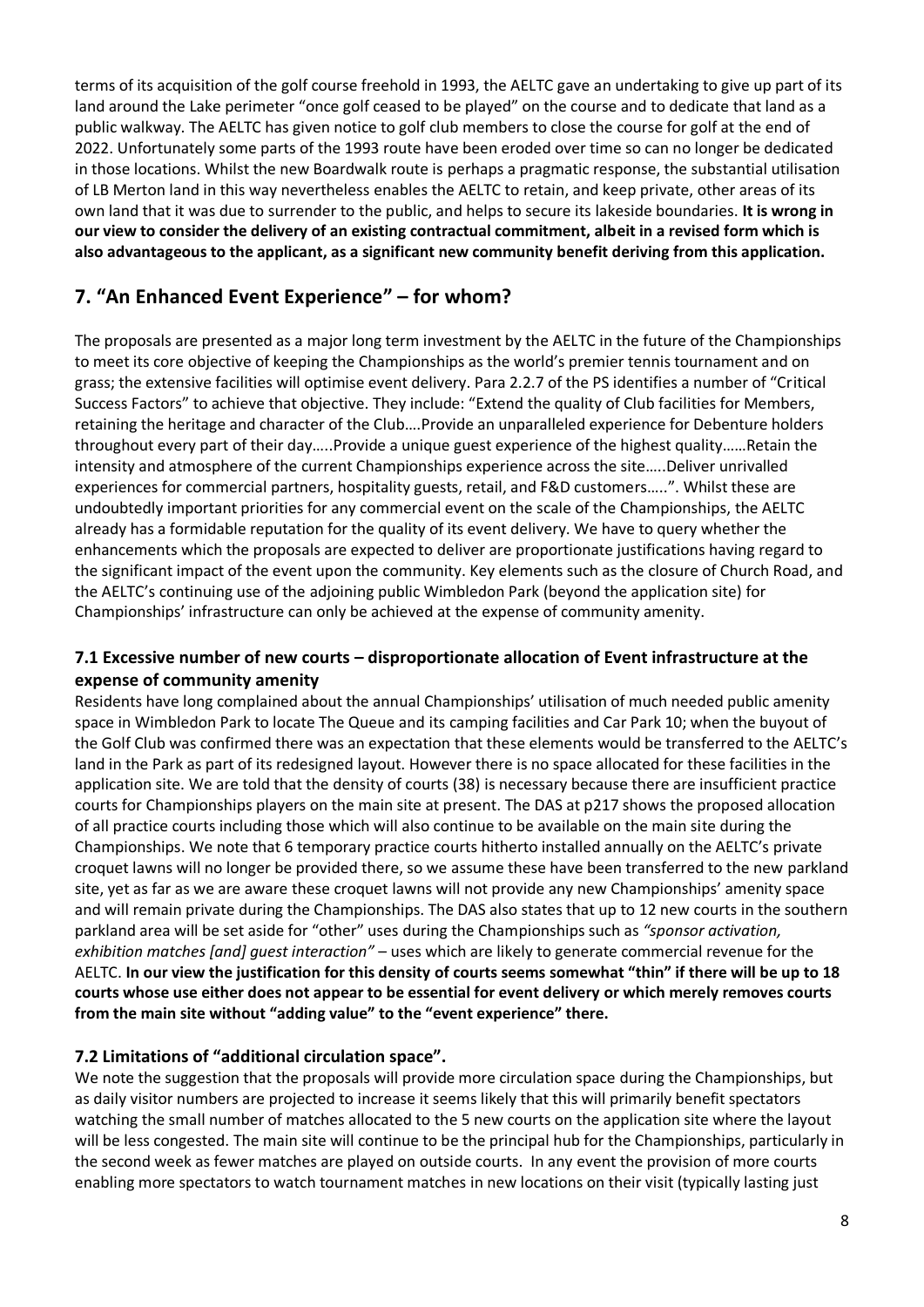one day) might be enjoyable for those spectators but we query whether this can reasonably be counted as a wider community benefit to justify the provision of extensive permanent and intrusive infrastructure on MOL which will be mostly unused outside of the tournament period and will remain inaccessible to the wider community.

### **7.3 Use of the Public Highway – Church Road**

The proposals include design improvements to the surface of the section of Church Road between the application site and the AELTC's main site to create a temporary event pedestrianised zone; Church Road would be closed to through traffic (including non-ticket holding pedestrians and cyclists) with lengthy diversions through nearby residential roads via a Temporary Traffic Order dealt with separately from the application. It is intended that this closed section of Church Road will provide additional circulation room and help to create a "seamless event space" with spectators brought in via new entrances on MOL at the Northern and Southern ends of the parkland. As such this element of the plans is integral to the utilisation of MOL. Church Road is an important transport link for the communities of Wimbledon and Southfields. The traffic diversions will route vehicles through residential roads, impacting upon air quality and restrict access to the 493 bus which links two local hospitals as well as forcing pedestrians and cyclists to use hilly diversion routes. It is highly unpopular. **If approved this three week closure will "gift" valuable event space to the AELTC. What "community benefit" is being offered in justification?** 

### **7.4 Unquantified Claims about local residents having access to the Championships**

The DAS at p161 suggests that the proposals will offer a *"new opportunity for local residents to experience the Championships".* The ESCB also mentions *"a compelling ticket offer"* for local residents. Neither of these offers is explained further. As noted above, an offer has to be clearly explained if it is to be evaluated in any assessment. It has always been open to the AELTC to offer residents some form of priority access to tickets, even on a limited basis, but with the exception of the unusual circumstances of the 2021 Championships and separate provisions for neighbours directly impacted by long term building works, this opportunity has consistently been declined. Even with some clarification, we cannot see how a meaningful residents' ticket offer, which is a matter of commercial event management, can properly be secured, even less enforced, via planning conditions. It is also disappointing that the issue is only being mentioned in the context of a deeply unpopular planning application with far reaching and highly disruptive implications for residents.

# **8. Positive Impacts claimed in relation to Heritage, Ecology and BioDiversity**

Wimbledon Park of which the application site is part, is designated as MOL, a Grade II\* Heritage Park and Garden (but sadly on Historic England's "Heritage at Risk" Register), a Grade I Site of Borough Importance for Nature, part of LB Merton's Green Corridor and within the Wimbledon North Conservation Area. Collectively these important designations ensure that the Heritage, Ecology and BioDiversity of the site are protected by rigorous policy constraints which in our view the proposals do not adequately address.

### **8.1 Criticisms by Heritage Groups.**

Many heritage groups including the Capability Brown Society, Save Britain's Heritage, the Campaign to Protect Rural England and Friends of Wimbledon Park, have expressed concerns about the impact upon the heritage interest in the site, particularly in view of the "Heritage at Risk" designation which has been in place since 2016 and which the proposals do not in our view properly address. There is no doubt that Capability Brown's original design for the Park as a whole has been compromised over the years by the competing claims of different owners promoting their separate interests. However, despite bold assertions in the application documents it is questionable whether the extensive remodelling and levelling of the site to accommodate the 8000 seat Stadium, 38 new grass courts, the honeycomb of 9.4km of connecting, paved pathways, the necessary underground utilities together with the 10 ancillary buildings including the 30,000sq ft maintenance complex, are in any way consistent with the Brownian vision. The previous golfing landscape is criticised in the application as "heavily managed" yet it is being replaced with an extensive grass court tennis complex of far greater scale, design complexity and density.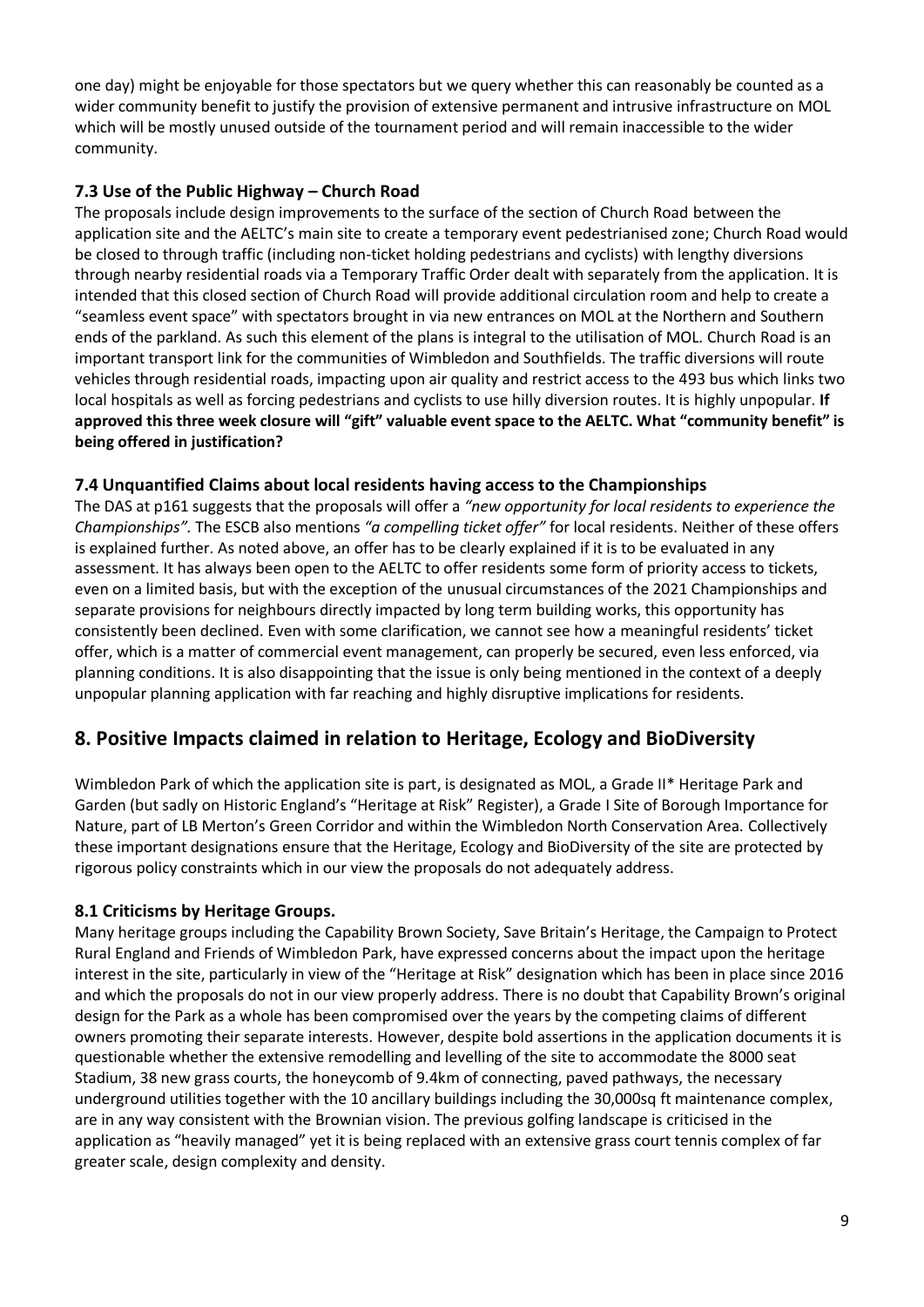#### **8.2 Differing views on works to the Lake**

The Lake was a core element of Brown's original design and for many years has been home to a popular sailing and water sports centre. Its original boundaries have eroded over time; two original feeder streams have been culverted and in 1996 a further inlet was installed, sourced from the AELTC's main site, to take surface water run-off from the new No 1 Court. It is a priority habitat but silting is also contributing to its present high water levels and there is frequent flooding of parts of the surrounding area, including the golf course. Without effective remedial action this flooding will continue and will undoubtedly affect the AELTC's proposed new courts etc. in the vicinity so they have a clear incentive to address the issues. The proposals include deculverting the streams on the AELTC's land, dredging the centre of the Lake bed and redistributing silt at the Lake edges with new reed beds. Some leading environmentalists (see the submission dated September 2021 to LB Merton and LB Wandsworth by Dr D Dawson) have queried whether de silting is the right solution given the ecological impacts upon the habitats in the Lake bed and have suggested other measures to alleviate flooding, whilst protecting habitats. Whatever approach is assessed to be the most appropriate, it must also be acknowledged that any remedial works to stop flooding will directly benefit the AELTC's investment. On that basis we query whether such safeguarding measures can properly be regarded as gestures to benefit the community and as such to be "rewarded" with a planning permission.

### **8.3 Commitment to a Conservation Management Plan is responsible ownership not a planning justification.**

Similarly there have long been calls for the respective owners of the Park to work together on a Conservation Management Plan for the whole Park but priorities vary and views differ on the detail. The AELTC's willingness to participate in any joint initiative is welcome but again we query the scope of any "reward" which should be offered for a commitment which might reasonably be expected of any responsible landowner, and whether in practice it can be delivered on a unilateral basis if the other owners do not make similar commitments.

#### **8.4 Potential negative impacts upon ecology and biodiversity**

We regret that the GLAR does not provide a more extensive analysis of the sheer scale of the works to the site and the significant environmental damage and loss of habitat likely to be caused. The claims as to an overall net gain in biodiversity are strongly disputed in Dr Dawson's paper noted above. In a further paper dated February 2022, Dr Dawson also demonstrates the errors in the AELTC's recent claim that the proposals would have a positive environmental impact by achieving an increase in the 'Urban Greening Factor' score "to a nearly perfect 0.95" – he demonstrates there would be a loss.

Particular concerns are highlighted below.

**8.4.1 The works require the felling of some 300 mature trees**. Of those trees being retained, a number are to be transplanted to maximise the density of courts' allocations - we understand that such measures have a potential mortality rate estimated at 50%. Some will need heavy pruning to provide clearances for proposed buildings and courts and root systems will be vulnerable in areas to be excavated etc. for courts and other infrastructure. The impact of shading from the Stadium on the trees which will surround it has not been properly addressed. The replacement specimens proposed for the site are mostly whips and young saplings which will take many, many decades to reach the equivalent maturity, restore the visual landscape and replace the carbon capture of those which will be lost. As a result, the present very attractive varied and "green" visual amenity or "vista" which the site delivers for the community will be lost for an unacceptably and disproportionately lengthy period (Dr Dawson estimates 100 years).

#### **8.4.2 The negative impacts of the sheer scale and volume of the excavations and earthworks will be**

**substantial.** The present attractive undulating topography will be radically altered by the proposals. Extensive excavations and earthworks will be required, including removal of almost all existing topsoil and infilling as well as removing hedgerows and scrub, all to create the level surfaces required for the courts, and leaving a surplus of earth in excess of 28,000 cubic metres to be removed from the site. New specialist loam will be brought in for the Championships' specified grass on the new courts. Separately, the protective framework for the new courts will require 7000 tonnes of concrete to be poured in. None of these figures allow for the excavations or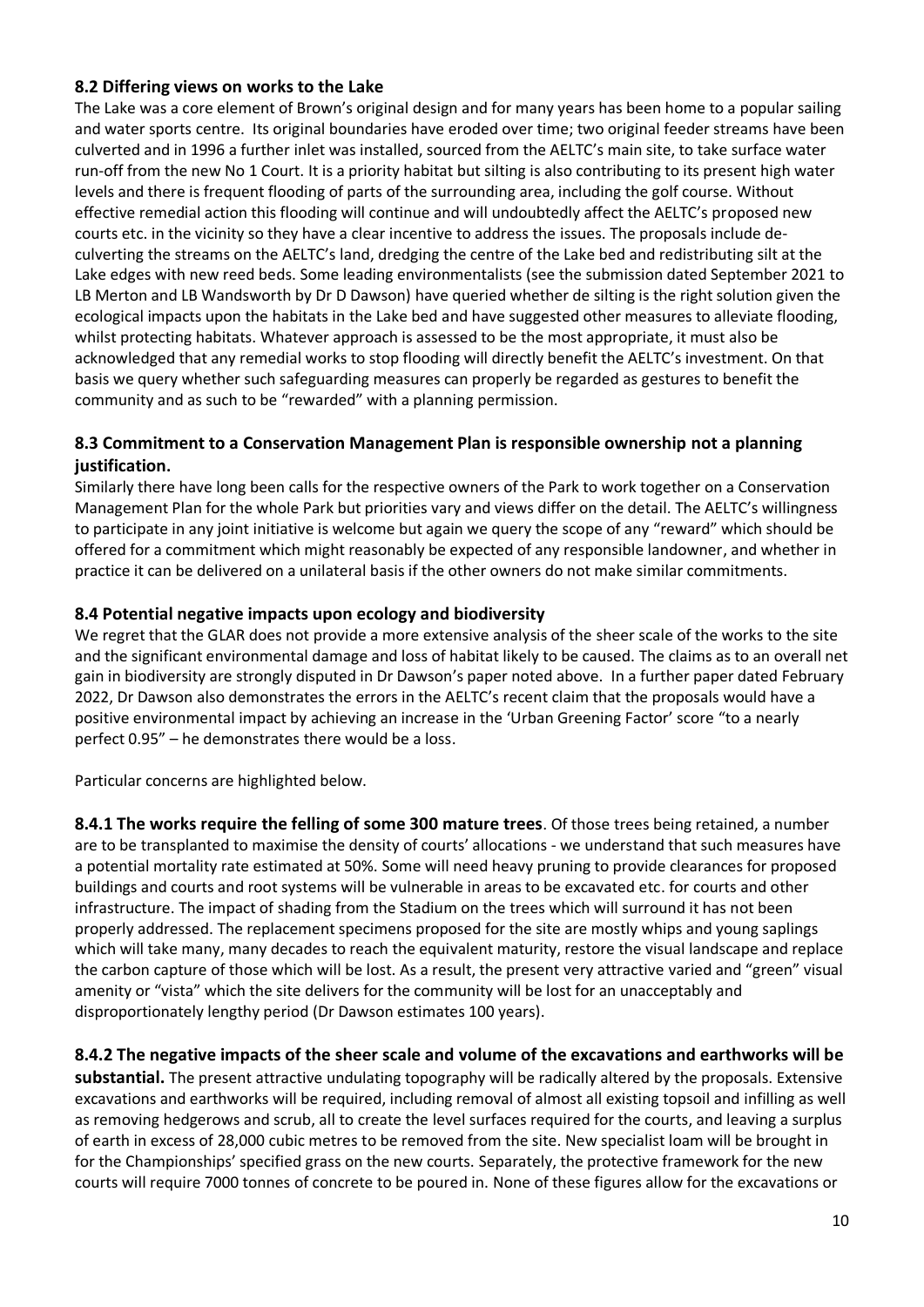materials required for the new Stadium where calculations are unavailable because this element of the application is in outline form only.

### **8.4.3 The claims as to biodiversity net gain, the "Urban Greening Factor" score and the methodology used in the assessments are disputed in detailed submissions by experts with**

**extensive local knowledge**. Dr Dawson's scholarly submissions noted above offer a wealth of information on this issue. Briefly, this is a Grade I site of Borough Importance for Nature Conservation; the Lake and nearby wet woodland are designated a priority habitat which is under threat from the proposals. The works will also involve the loss of important ecosystems supporting invertebrates, birds and bats as well as jeopardising root systems and fungal networks. Dr Dawson demonstrates that claims for biodiversity net gain are flawed; the base survey data for habitats and species including birds is incomplete and the habitat destruction from dredging in the Lake and the excavations across the site are not factored in. His estimate is that the errors he describes "*prevent there being a net gain within any reasonable time period*". Construction traffic over the 8 year build programme will have a significant impact upon air quality which is already poor. In the Environmental Impact section of the application the data relied upon for the Air Quality Assessment is now out of date – WHO guidelines for safe levels of particulates have been revised significantly downwards. **In summary, the sheer scale and density of the proposals across the site and the flawed methodology in data assessment mean that the case for an overall net gain in biodiversity has not been met.** Dr Dawson also demonstrates that the "near perfect" Urban Greening Factor score (0.95) claimed for the proposals is also in error – with the true figure somewhere between 0.82 and 0.70. Since the site currently has a score of 0.99, the proposals represent a loss in Urban Greening.

# **9. Assessment of Impact on MOL**

# **The impact of the Stadium and the other "buildings and structures" on MOL should not be deferred as "reserved matters" since this implies their acceptance in principle and that suitable design details can eventually be provided.**

As the GLAR notes at para 29:

*"The NPPF clearly states that essential characteristics of Green Belts (and therefore MOL) are their openness and their permanence, therefore an assessment of the impact of proposed development on the visual and functional openness of the MOL is warranted; however, as matters of appearance, means of access, landscaping, and scale for the proposed new buildings and structures are not considered in detail as part of this application, a full assessment of the impact on visual openness cannot be undertaken yet."* And at para 30:

*"the magnitude of [the Stadium's] scale and capacity would certainly impact the visual and functional openness of the MOL."*

In our view the absence of full details of the Stadium and the larger ancillary buildings is a fundamental omission from the application. The Stadium in particular is central to the project and the AELTC's VSC case as to the importance of the long term future of the Championships. As such it must be presented in detailed form so that its impact upon MOL can be properly addressed. The GLAR already recognises the potential harm from this building, noting at para 43:

"*Nevertheless, the parkland show court is anticipated to have a notable impact on the openness of the MOL in terms of its visual impact, built footprint, height, and volume."*

The absence of any information on the Stadium's suggested "community use" is a further and notable omission undermining the scope for a meaningful analysis. The application must be considered as a whole yet key elements of the requisite assessment cannot be undertaken because the applicant is choosing to defer important details to a later date to suit its commercial priorities for other aspects of infrastructure delivery (principally the construction of the grass courts which have a long maturity requirement). In addition, as the site is within the Wimbledon (North) Conservation Area, Policy DM D4 of LB Merton's Sites and Policies Plan provides that applications for outline approval are not permitted so we do not understand how the application was lawfully validated and registered by LB Merton in this incomplete form. In any event **in our view, the Stadium is an unacceptable element of the application and as a minimum it should be withdrawn from the proposals.**